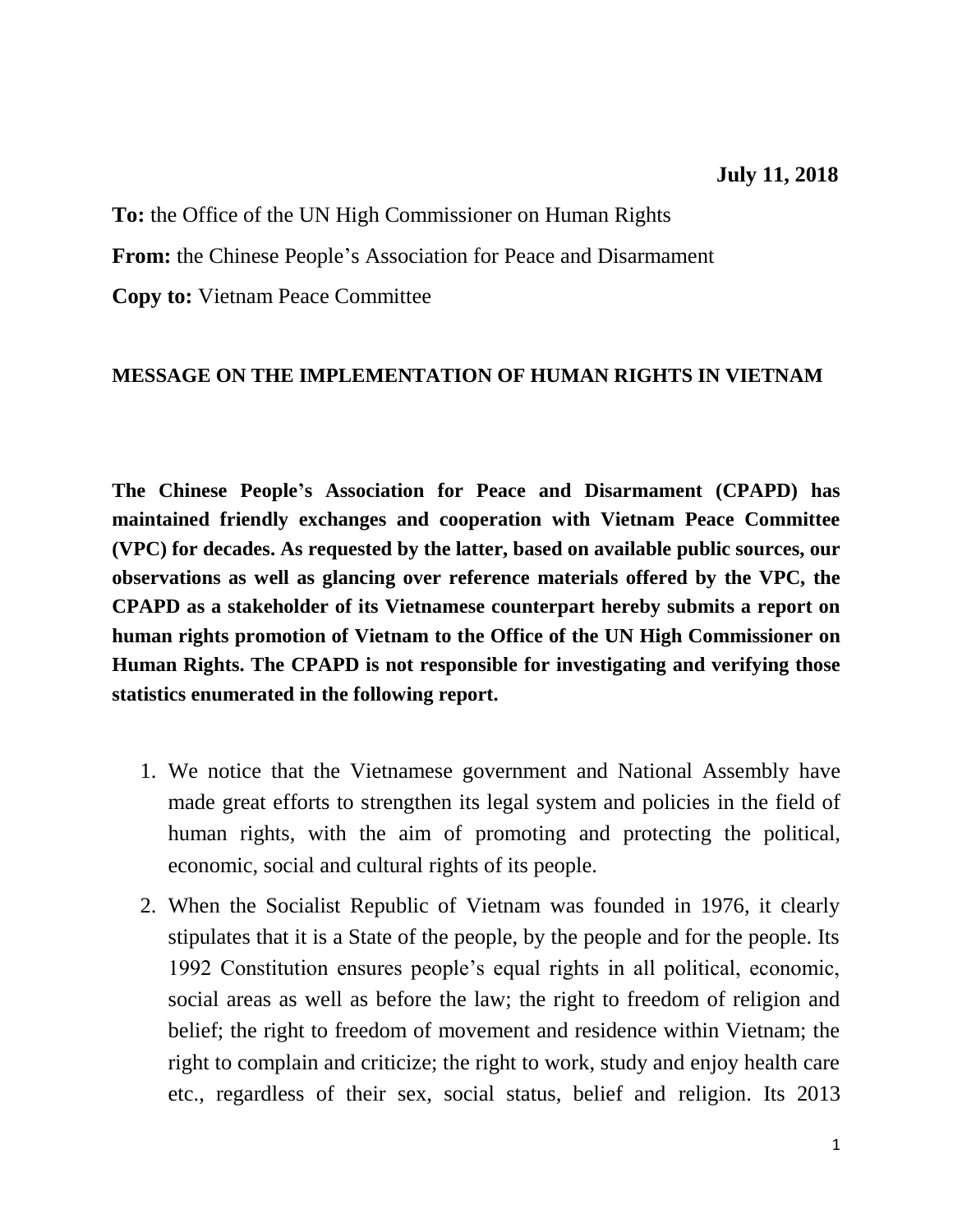Constitution adopted by the National Assembly on 28/11/2013, became effective from 01/01/2014 has further institutionalised the promotion and protection of human rights, in accordance with international standard of human rights. The 2013 Constitution had separated Chapter II with 36 direct institutions and clear regulations of fundamental rights and obligations of citizen.

Many laws has also been adopted and amended by Vietnamese National Assembly with a view to create enabling legal foundation for respecting and enforcing human rights. The right to petition and complaints, the right to religion and belief and the right to freedom of press and information of its people have also been respected and protected by its consistent policies. (The right to petition and complaints of the people is ensured by the Law on Complaints and Denunciation. The handling of people's petitions and complaints has improved a great deal with the ratio of responses to petitions and complaints by administrative agencies reaching 84% in 2012; Vietnam ensures the right to assembly of the people through important legal documents, including Article 69 of the 1992 Constitution and Decree 88/2003/ND-CP of 30 of July 2003 of the Government on the organization, operation and management of associations. Vietnam has already published the book "Protection and promotion of human rights in Vietnam" in January 2018...).

3. Vietnam is a party to almost all core international human rights treaties, including the International Covenant on Civil and Political Rights (ICCPR); the International Covenant on Economic, Social and Cultural Rights (ICESCR); International Convention on the Elimination of Racial Discrimination (CERD); Convention on the Elimination of Discrimination Against Women (CEDAW). Vietnam is the second country in the world and the first in Asia to sign the Convention on the Rights of the Child. The country has also ratified 17 conventions of the International Labour Organisation (ILO), including those related to gender equality, rights of the child; United Nations Convention against Torture and Other Cruel, Inhuman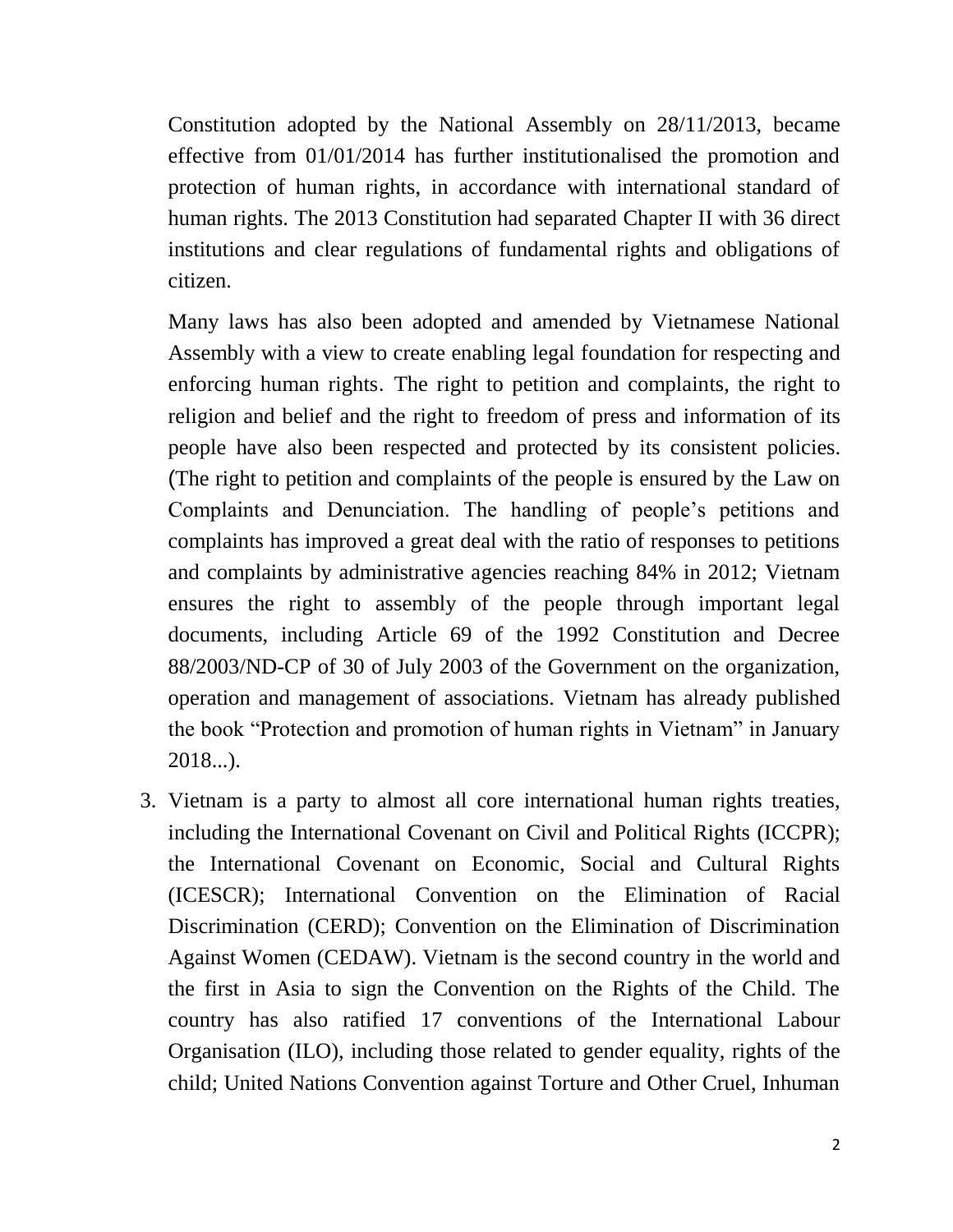or Degrading Treatment or Punishment; Convention on the Rights of Persons with Disabilities.

4. In addition, Vietnam has also initiated various campaigns to raise people's awareness of human rights protection, with participation of different social sectors. Exchanges and cooperation have been conducted regarding the promotion of human rights both domestically and internationally.

The right to form associations/ organizations was defined in Constitution 2013. By December 2016, there are more than 52,500 associations/ organizations representing people from all walks of life including youth, women, workers, farmers, people with disabilities, scientists, professors, and workers.

Recently, Vietnam is building a bill on association, the draft bill has been consulted by state offices, NGOs, experts and people of different callings.

5. The law and policies of Vietnam consistently follow the principles of equality, unity, and mutual respect and support for shared progress among ethnicities. The Government has also paid due attention to improving health care for areas of ethnic minorities: health network has been developed, district and provincial hospitals have been improved.

Women play more and more important roles in the political system, economy, culture and society. The rate of women in Vietnam participated in National Assembly in the 2016-2021 tenure went up by 2.62 % compared to last period to reach 26.72%; the rate of women participating in People's Council at provincial level was 26.54% (an increase of 1.37%); at district level was 27.85% (increased by 4.88%); at ward level was 26.59 % (increased by 4.88%).

The rights to participation of children also have been impulsed by implementing program of promoting the rights of children to participate in child issues for the 2016 – 2020 period (according to Decision No 1235/QD-Ttg dated on 3/8/2015). In June 2017, Ho Chi Minh City launched the first council of children in Vietnam, helping children to raise their voices,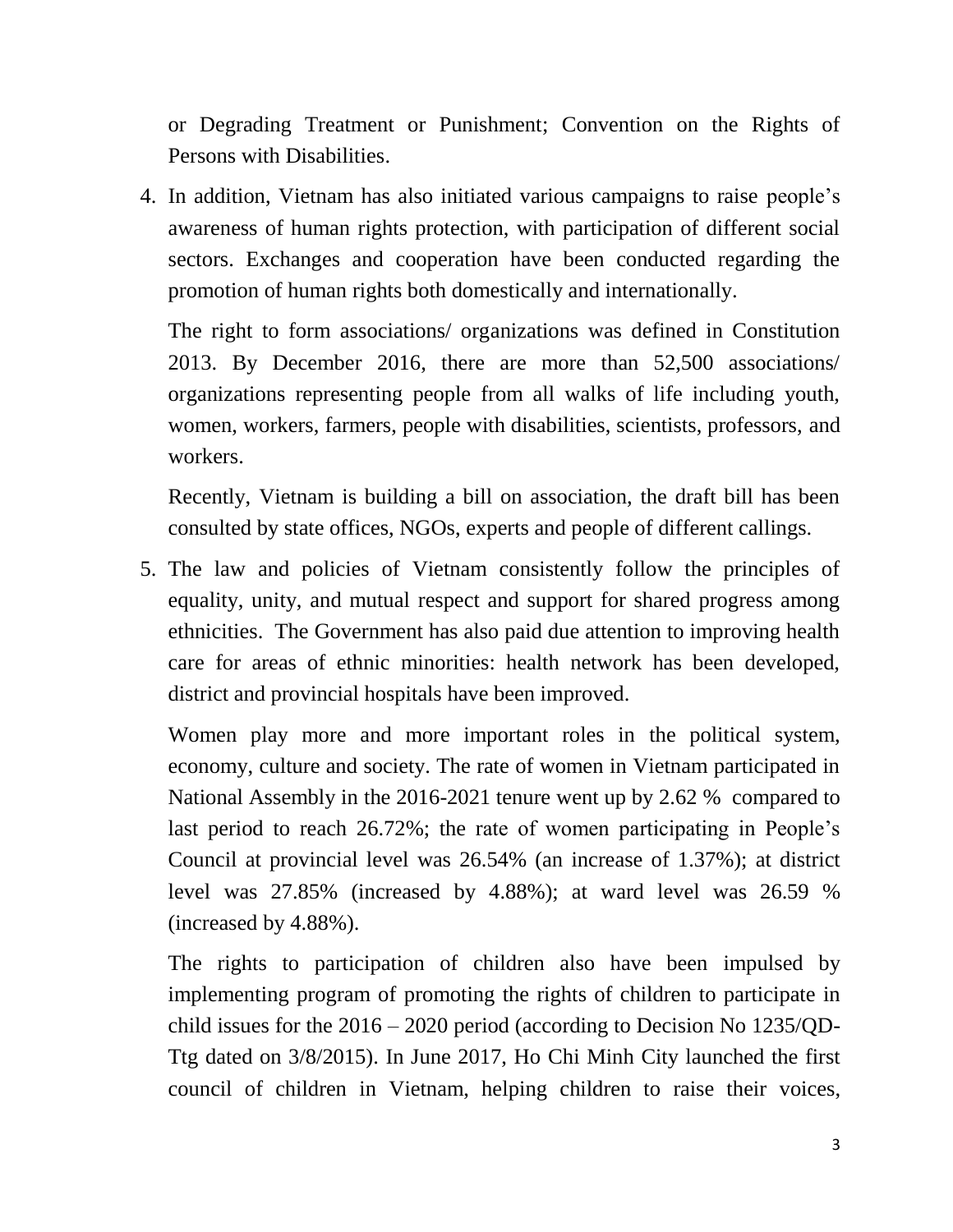recommendations of policies related to them. This model has been formed in Hanoi, Binh Dinh, Quang Ninh and Yen Bai.

Favorable chances are created for people of ethnic minorities to join political system, social management and state management. 86 deputies to the  $14<sup>th</sup>$ National Assembly (2016-2021) belong to ethnic minorities (17.3 percent).

6. Meanwhile, significant achievements in the cause of socio-economic development in Vietnam have also been witnessed. As a result, the rate of households under national poverty line has been reduced by 31.7% in 2017 compared to the rate of the previous year. The education and training budget has increased annually. Education quality has been improved. The rate of graduation from high school to enroll university is 50%; to enroll college and vocational college is 23% and to enroll vocational centers is 13%.The consistent efforts have been made to facilitate every people in enjoying their rights to health, with priority given to women, children and people of ethnic minorities. The rate of traffic accidents was reduced by 7% compared to the rate in 2016.

Great efforts of sustainable development brought positive results of developing economy and ensuring social justice. With the aim of building an enabling government towards people, Vietnam continues the economic growth of GDP 6.68%, 6.21%, 6.81% in 2015, 2016 and 2017.

7. Vietnam has created favourable conditions for religious activities. The country has successfully organised major religious events such as the Buddha Birthday Festival; Christmas; Catholic and Protestant Easter; the Seventh Congress of the Vietnam Buddhist Sangha; the 10th Plenary Assembly of the Federation of Asian Bishops' Conferences, etc. There are now in Vietnam 4 institutes and 32 colleges of Buddhist studies, 6 Catholic Grand Seminaries, 1 Protestant Institute for Biblical Theology, 1,177 religious dignitaries participating in social management (deputies to the National Assembly or People's Councils at different levels). The State has recognised the legal status for 17 new religious organisations, bringing the total number of religious organisations in Vietnam to 34.